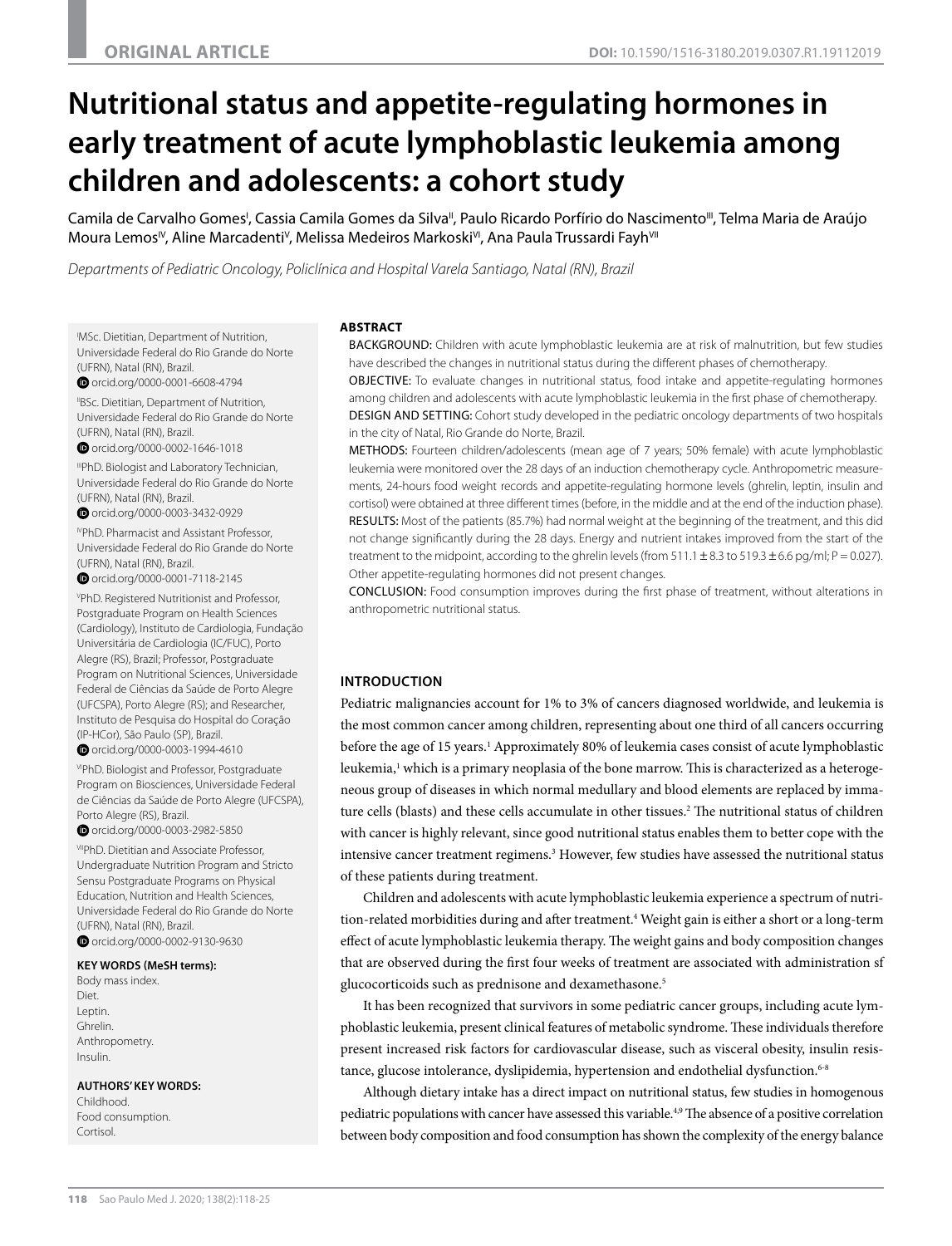during acute lymphoblastic leukemia. Better understanding of the mechanisms involved in appetite control may lead to development of new therapies, in order to prolong survival in association with better quality of life for these patients.<sup>10</sup>

On the other hand, anorexia and cachexia may also occur in cases of acute lymphoblastic leukemia that are diagnosed during childhood. The possible mediators of anorexia-cachexia syndrome include hormones relating to appetite regulation, such as ghrelin, leptin, cortisol and insulin.11 Over the long term, chemotherapeutic agents can also result in changes to leptin secretion, thereby leading to increased plasma levels. However, very few studies have evaluated alterations in ghrelin and leptin during chemotherapy in different types of cancer, and these discrepant results may be due to the different treatments adopted.12 Given the risk of malnutrition among children with acute lymphoblastic leukemia,<sup>2</sup> nutritional assessment at diagnosis and throughout treatment has become an important issue. It has now been pointed out that this is a decisive aspect of successful treatment. Few studies have described the changes in nutritional status that occur during the different phases of chemotherapy, and even fewer have evaluated all the parameters together (body composition, food consumption and biochemical parameters), especially during the first phase.

## **OBJECTIVE**

The aim of this study was to evaluate nutritional status in relation to appetite-regulating hormones among children and adolescents who had been newly diagnosed with acute lymphoblastic leukemia, before and during the induction treatment phase. The hypothesis was that the first treatment phase would have a negative impact on the nutritional status of these patients.

#### **METHODS**

## **Participants and ethics**

This was a longitudinal study in which children or adolescents (aged less than 19 years) who had been newly diagnosed with acute lymphoblastic leukemia were included. They had received their diagnoses at the pediatric oncology departments of two hospitals in the city of Natal, Rio Grande do Norte, Brazil, between March and December 2015, and were hospitalized there for the beginning of the induction phase of the chemotherapy treatment.

In total, 17 patients were eligible for inclusion, and no patients or their families refused to participate. After inclusion, three patients left the study because their diagnoses were changed to acute myeloid leukemia. Thus, in the end, 14 patients participated in this study.

Ethical approval was obtained from the ethics committee of the Federal University of Rio Grande do Norte (Universidade Federal do Rio Grande do Norte, UFRN), under protocol no. 976,388, approved on March 7, 2015. All parents or legal guardians signed the written informed consent statement, and children older than six years of age were invited to participate in the study and signed a consent agreement. The study was conducted in accordance with the Declaration of Helsinki.

## **Procedures**

Chemotherapy for children with acute lymphoblastic leukemia is divided into induction, consolidation, interim maintenance, delayed intensification and maintenance phases.<sup>13</sup> All the patients in the present study were monitored during the first chemotherapy cycle (induction phase), with nutritional and biochemical measurements that were made at the start (baseline, before chemotherapy), in the middle (after 14 days) and at the end of the induction phase (after 28 days). The goal of induction chemotherapy is to achieve remission. Independent of risk, the children studied here received the following chemotherapy drugs intravenously (IV), intrathecally (IT) and orally: L-asparaginase, methotrexate, prednisone, vincristine and daunorubicin.

### **Anthropometric assessment**

Weight was measured using a digital scale (Filizola, São Paulo, Brazil) and was recorded to the nearest 0.1 kg. Height was measured using a calibrated stadiometer for infants (Filizola, São Paulo, Brazil), and was recorded to the nearest 0.1 cm. Standard deviation scores for weight, height, weight-for-height and body mass indexfor-age were calculated as recommended by the World Health Organization (WHO), to adjust for age and gender.<sup>14</sup> The cutoff for the diagnosis of underweight was defined as less than the 5th percentile of body mass index-for-age, while a body mass index greater than or equal to the 85<sup>th</sup> percentile was classified as being overweight. Lastly, a body mass index greater than or equal to the 95<sup>th</sup> percentile was defined as obesity. Arm circumference and triceps skinfold thickness were measured using a non-stretchable measuring tape (Sanny, São Paulo, Brazil) and a skinfold caliper (Prime Med, São Paulo, Brazil), respectively, and were classified in accordance with the reference standards.<sup>15</sup> Both measurements were performed in triplicate on the left arm.

#### **Food consumption**

Individual food intake during the hospitalization treatment period was determined by the researchers. All foods and beverages consumed during the day were directly weighed at each of the three evaluation times. Each food or preparation was individually weighed before consumption, using the utensils with which the foods were served and zeroing the scale before adding each food. A portable electronic scale with a capacity of 5 kg and accuracy of 1 g was used for weighing solid foods. Liquid foods were measured in 100 ml and 500 ml graduated cylinders with 1 ml and 10 ml increments, respectively. Any food that was not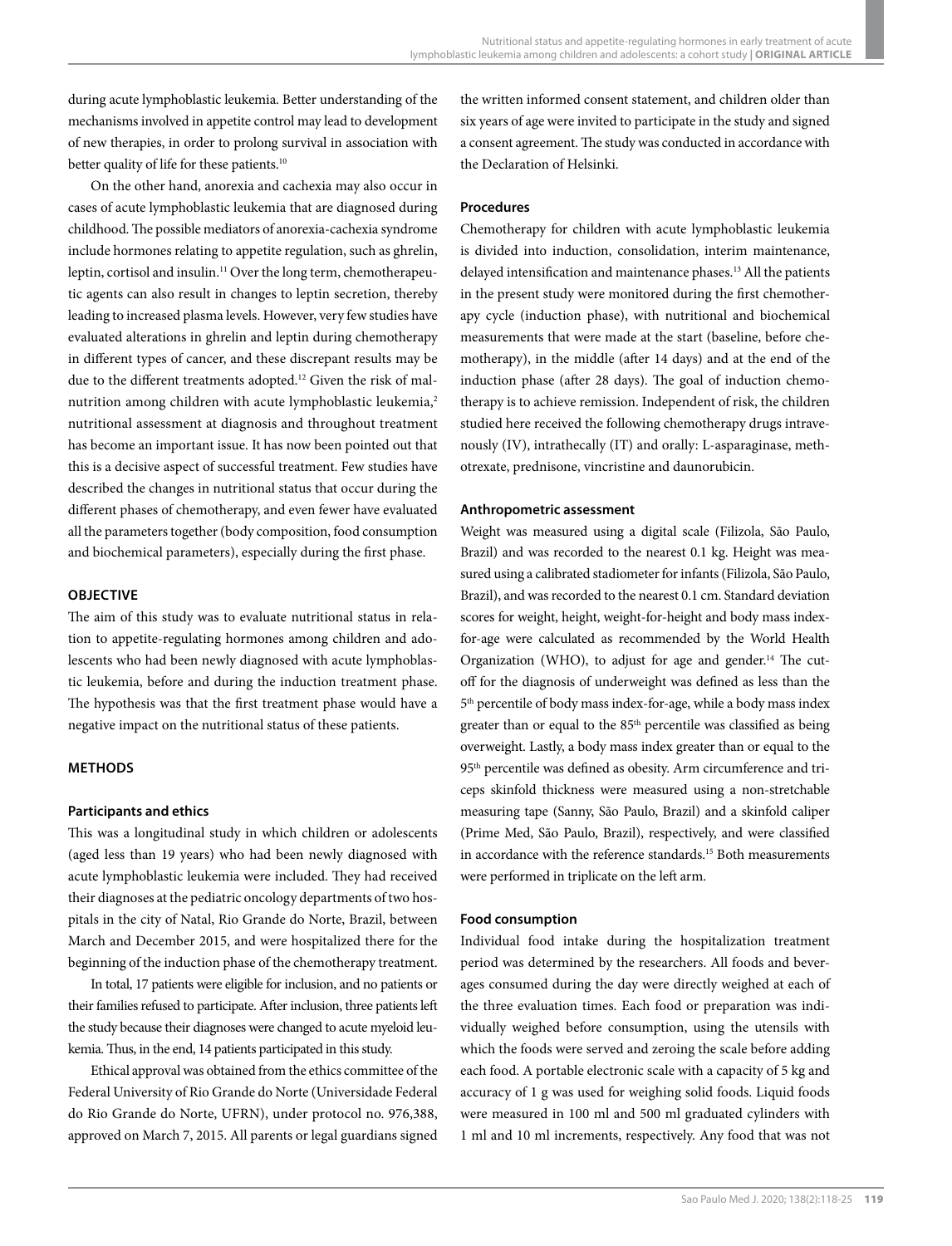consumed by each individual was also weighed/measured and was then subtracted from the initial weight.

The food weights were entered into and analyzed using the DietWin Professional software (DietWin Software, Porto Alegre, Brazil) for energy, macronutrients (protein, lipids, cholesterol, carbohydrates and fiber) and micronutrients (vitamin C, vitamin A, vitamin E, vitamin B12, calcium, zinc and iron), primarily taking the Brazilian Table of Food Composition<sup>16</sup> as the reference.

#### **Biochemical analyses**

Venous samples were collected (10 ml) in the mornings while fasting, at all three different follow-up times. The concentrations of insulin (IU/ml) and cortisol ( $\mu$ g/dl) were analyzed by means of chemiluminescence (active insulin Enzyme-Linked Immunosorbent Assay [ELISA] and assay design cortisol ELISA kits, Labtest, Lagoa Santa, Minas Gerais, Brazil). Ghrelin levels (pg/ml) were analyzed using a total human ghrelin ELISA kit (Sigma-Aldrich, St Louis, Missouri, USA). Leptin levels (ng/ml) were measured using a human leptin ELISAkit (Sigma-Aldrich, St Louis, Missouri, USA). All analyses were carried out in accordance with the manufacturer's recommended instructions.

#### **Statistical analyses**

The data were analyzed using the Statistical Package for the Social Sciences (SPSS), version 22. A normality test was performed using the Shapiro-Wilk test. Descriptive data were presented as the mean and standard error, for variables with normal distribution. In the case of non-normal distribution, the data were summarized as the median and interquartile range.

The anthropometric data were compared between different times using the chi-square test or Fisher's exact test. Dietary variables were adjusted for energy intake in accordance with the residual method,<sup>17</sup> and were analyzed according to the time of data collection using the general estimation equation model. The levels of appetite-regulating hormones were also compared by means of the general estimation equation, with adjustments for age and body weight.

Power estimate analyses regarding the different times (in the middle and at the end of the protocol) were calculated using the WinPepi software, version 11.18. P-values of less than 0.05 were considered statistically significant.

#### **RESULTS**

Fourteen participants were included, among whom six (42.9%) were male. One patient died during the last monitoring period after the intermediate evaluation had been done.

**Table 1** shows the anthropometric nutritional assessment results from the patients. The patients generally had adequate anthropometric nutritional status, which was maintained during the follow-up. Height was only measured at the first data collection time, and all the patients had adequate height for their age. At the third evaluation, one patient expressed a desire to not undergo the anthropometric assessment, and this wish was respected. Regarding body mass index/

|  | <b>Table 1.</b> Classification of anthropometric nutritional status at different time during the follow-up on chemotherapy |  |  |
|--|----------------------------------------------------------------------------------------------------------------------------|--|--|
|  |                                                                                                                            |  |  |

| <b>Variables</b>                           | $n$ (%)  | Start of treatment (day 0) In the middle of treatment (day 14)<br>n (%) | At the end of treatment (day 28)<br>$n$ (%) | P     |
|--------------------------------------------|----------|-------------------------------------------------------------------------|---------------------------------------------|-------|
| Height/age                                 |          |                                                                         |                                             |       |
| Adequate height for age                    | 14 (100) |                                                                         |                                             |       |
| Body mass index/age                        |          |                                                                         |                                             |       |
| Underweight                                |          | 1(7.1)                                                                  |                                             |       |
| Normal                                     | 12(85.7) | 12(85.7)                                                                | 11(91.7)                                    | 0.167 |
| Overweight or obesity                      | 2(14.3)  | 1(7.1)                                                                  | 1(8.3)                                      |       |
| Weight/age <sup>1</sup>                    |          |                                                                         |                                             |       |
| Adequate weight for age                    | 9(100)   | 9(100)                                                                  | 8(100)                                      |       |
| Weight/height <sup>2</sup>                 |          |                                                                         |                                             |       |
| Underweight for height                     |          |                                                                         | 1(25)                                       |       |
| Normal weight for height                   | 3(75)    | 4(100)                                                                  | 3(75)                                       | 1.000 |
| At risk of being overweight or obese       | 1(25)    |                                                                         |                                             |       |
| Arm circumference (cm) <sup>3</sup>        |          |                                                                         |                                             |       |
| Risk of deficit or low fat storage         | 4(36.4)  | 4 (35.4)                                                                | 4(40)                                       | 0.083 |
| Adequate                                   | 7(63.6)  | 7(63.6)                                                                 | 6(60)                                       |       |
| Arm muscle circumference (cm) <sup>3</sup> |          |                                                                         |                                             |       |
| Risk of deficit or low fat storage         | 6(54.5)  | 6(60)                                                                   | 5(55.6)                                     | 1.000 |
| Adequate                                   | 5(45.5)  | 4(40)                                                                   | 4(44.4)                                     |       |
| Triceps skinfold (mm)                      |          |                                                                         |                                             |       |
| Adequate                                   | 8(57.1)  | 7(53.8)                                                                 | 5(45.5)                                     | 0.080 |
| Risk of deficit or low fat storage         | 6(42.9)  | 6(46.2)                                                                 | 6(54.5)                                     |       |

<sup>1</sup> For children 0 to < 10 years old; <sup>2</sup> for children 0 to < 5 years old; <sup>3</sup> n = 11 because some assessments were not performed (children with venous access or refusal). P-value with Fisher's exact test before and at the end of the induction phase.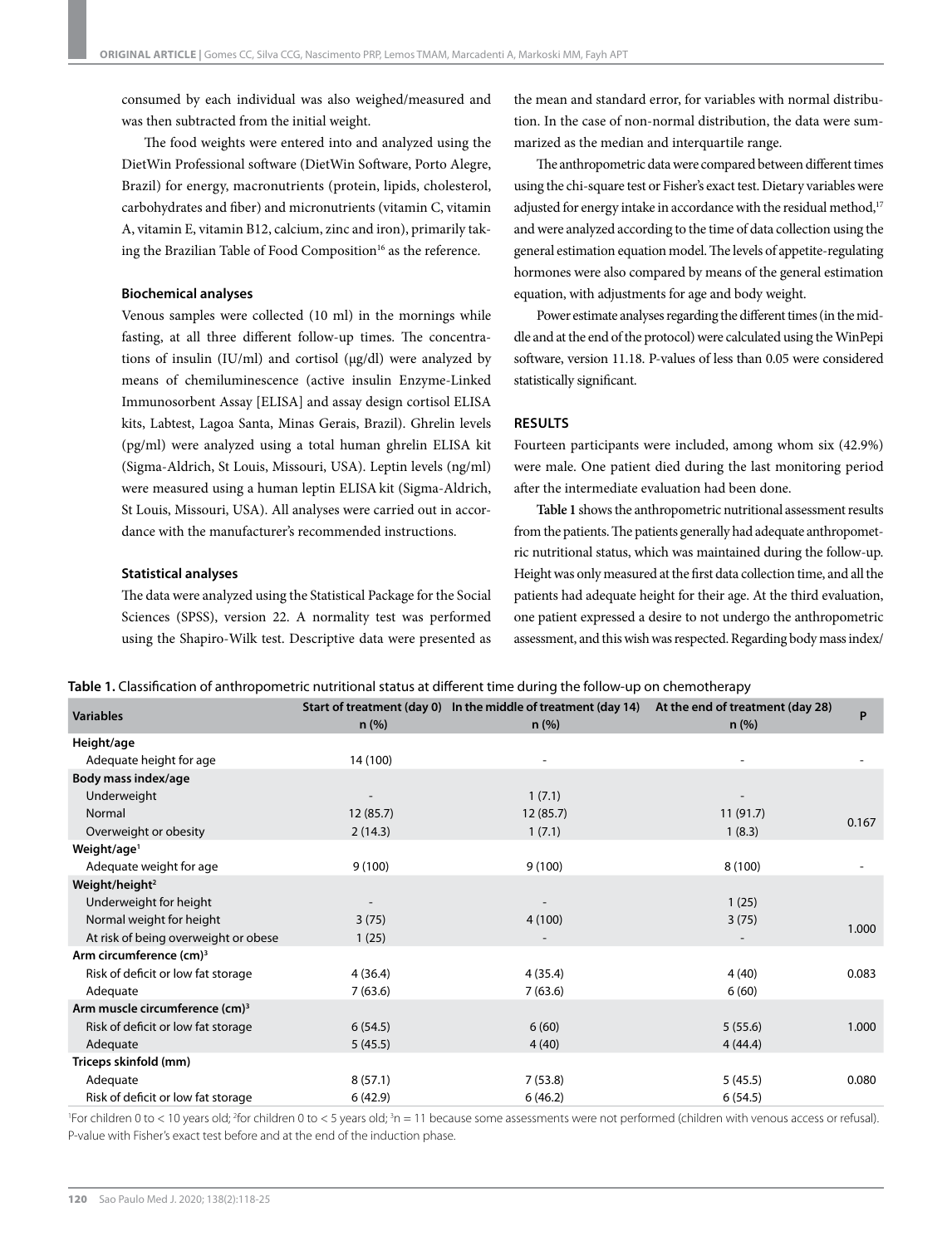age, it was seen that one patient was underweight at the second data collection time, but had recovered their nutritional status by the time of the third evaluation. The weight-for-age parameter was used for patients under 10 years old, and this did not change during the follow-up. The weight-for-height parameter was used for children under five years of age, and it was noticed that there was a change in one child's nutritional status (from "at risk of being overweight or obese" to "normal weight"). None of the other anthropometric measurements showed any significant alterations during the follow-up.

**Table 2** shows the results relating to food consumption during the chemotherapy induction phase. Overall, there were increases in the consumption of all macronutrients, cholesterol, fiber, vitamin B12 and iron, and in energy intake This enhancement of food consumption was in line with the increase in plasma ghrelin concentration between the baseline and the second evaluation  $(P = 0.027$ ; power analysis 99.3%). At the last evaluation, there was a non-significant difference with a low power analysis value (41.2%) (**Figure 1**). Although a reduction in cortisol concentration had been expected, its levels did not show any significant reduction from the beginning to the end of the induction cycle. Likewise, insulin concentration hardly changed between the evaluations. A similar response was seen in relation to serum leptin, which did not show any significant changes during the treatment.

## **DISCUSSION**

The importance of early identification of nutritional risk and appropriate management of nutrition among hospitalized children at admission is well understood. Numerous screening tools have been developed for this population.

Some cancer patients experience weight loss before diagnosis and during their treatment.6-7 This problem particularly affects patients with solid tumors and medulloblastoma.<sup>8</sup> However, the majority of the patients in the present study did not present any changes in their anthropometric nutritional status parameters that had been measured at the time of the diagnosis, given that there were no significant changes in these parameters over the 28 days of the chemotherapy induction phase.

Our findings are consistent with those of other studies in the literature.<sup>7-8,11</sup> Those studies showed that the frequency of malnutrition in relation to the hematological system was low at the time of the cancer diagnosis, probably due to the acute nature of the disease. More recently, even with the presence of a catabolic disease like acute lymphoblastic leukemia, many studies have shown increased frequency of overweight and obesity among newly diagnosed patients. Ladas et al.<sup>18</sup> evaluated the nutritional status and food intake of 640 children with acute lymphoblastic leukemia and found that 27% were overweight or obese at the time of the diagnosis. In the study by Tan et al.,<sup>19</sup> the frequency of overweight was 24.5% among 53 children with acute lymphoblastic leukemia and acute myeloid leukemia. In our study, we found a similar frequency (21.4%), which was also in accordance with other studies on patients with hematological cancer.6-7 It is now known that the presence of obesity affects the prognosis, such that it increases mortality among children and adolescents with acute lymphoblastic leukemia.<sup>20</sup>

The anthropometric nutritional status of our patients was preserved during the induction period, thus differing from previous studies in the literature. According to Brinksma et al.,<sup>8</sup> this weight loss prior to diagnosis may have been due to reduced energy intake, increased energy requirements or altered metabolism. Lindemulder et al.11 followed up 269 children and adolescents from the time of diagnosis until the maintenance phase of treatment and found that there was a significant increase in body mass index between the time of the diagnosis and the consolidation phase of cancer treatment, but especially during the first month of treatment. In following up patients

#### **Table 2.** Food intake of patients at different times during the follow-up on chemotherapy

| <b>Variables</b>         | Start of treatment (day 0)      | At the middle of treatment (day 14) | At the end of treatment (day 28)  | P       |
|--------------------------|---------------------------------|-------------------------------------|-----------------------------------|---------|
|                          | $M \pm SE$                      | $M \pm SE$                          | $M \pm SE$                        |         |
| Energy intake (kcal)     | $1330.7 \pm 176.1^{\circ}$      | $1845.2 \pm 191.7$ <sup>b</sup>     | $1692.9 \pm 244.6$ <sup>a,b</sup> | 0.01    |
| Carbohydrate intake (g)  | $208.3 \pm 7.6^{\circ}$         | $293.9 \pm 5.7^{\rm b}$             | $214.7 \pm 10.4^{\text{a,c}}$     | < 0.001 |
| Protein intake (q)       | $34.7 \pm 2.2^{\circ}$          | 58.9 $\pm$ 3.0 <sup>b,d</sup>       | $59.9 + 5.2$ <sup>c,d</sup>       | < 0.001 |
| Lipid intake (g)         | $24.2 \pm 2.1^{\circ}$          | $39.5 \pm 2.2^{b,d}$                | $45.1 \pm 6.8$ c,d                | < 0.001 |
| Cholesterol intake (mg)  | $141.0 \pm 25.0$ <sup>a,b</sup> | $273.4 \pm 41.7$ <sup>b,c</sup>     | $182.4 \pm 25.9^{\text{a,c}}$     | 0.02    |
| Fiber intake (g)         | $14.8 \pm 1.7^{\circ}$          | $19.3 \pm 2.11^{a,b}$               | $12.0 \pm 2.0^{\circ}$            | 0.01    |
| Vitamin A intake (mcg)   | $1076.9 \pm 251.5$              | $1607.7 \pm 369.2$                  | $1118.9 \pm 511.0$                | 0.41    |
| Vitamin C intake (mg)    | $256.7 \pm 147.8$               | $256.7 \pm 147.8$                   | $203.9 \pm 64.9$                  | 0.76    |
| Vitamin E intake (mg)    | $4.4 \pm 0.7$                   | $4.4 \pm 0.8$                       | $5.9 \pm 1.1$                     | 0.45    |
| Vitamin B12 intake (mcg) | $0.9 \pm 0.2$ <sup>a</sup>      | $1.8 \pm 0.3^{\rm b}$               | $1.8 \pm 0.3^{\rm b}$             | 0.01    |
| Zinc intake (mg)         | $5.2 \pm 2.2$                   | $5.1 \pm 0.5$                       | $5.2 \pm 0.8$                     | 0.99    |
| Iron intake (mg)         | $5.9 \pm 0.5^{\circ}$           | $8.9 \pm 0.8^{\rm b}$               | $7.3 \pm 0.7$ <sup>b</sup>        | 0.03    |
| Calcium intake (mg)      | $414.8 \pm 66.9$                | $510.4 \pm 54.0$                    | $604.2 \pm 68.3$                  | 0.05    |

 $M =$  mean:  $SE =$  standard error.

P-value obtained through general estimation equation; abcdDifferent letters means differences between times according to energy/nutrient intake.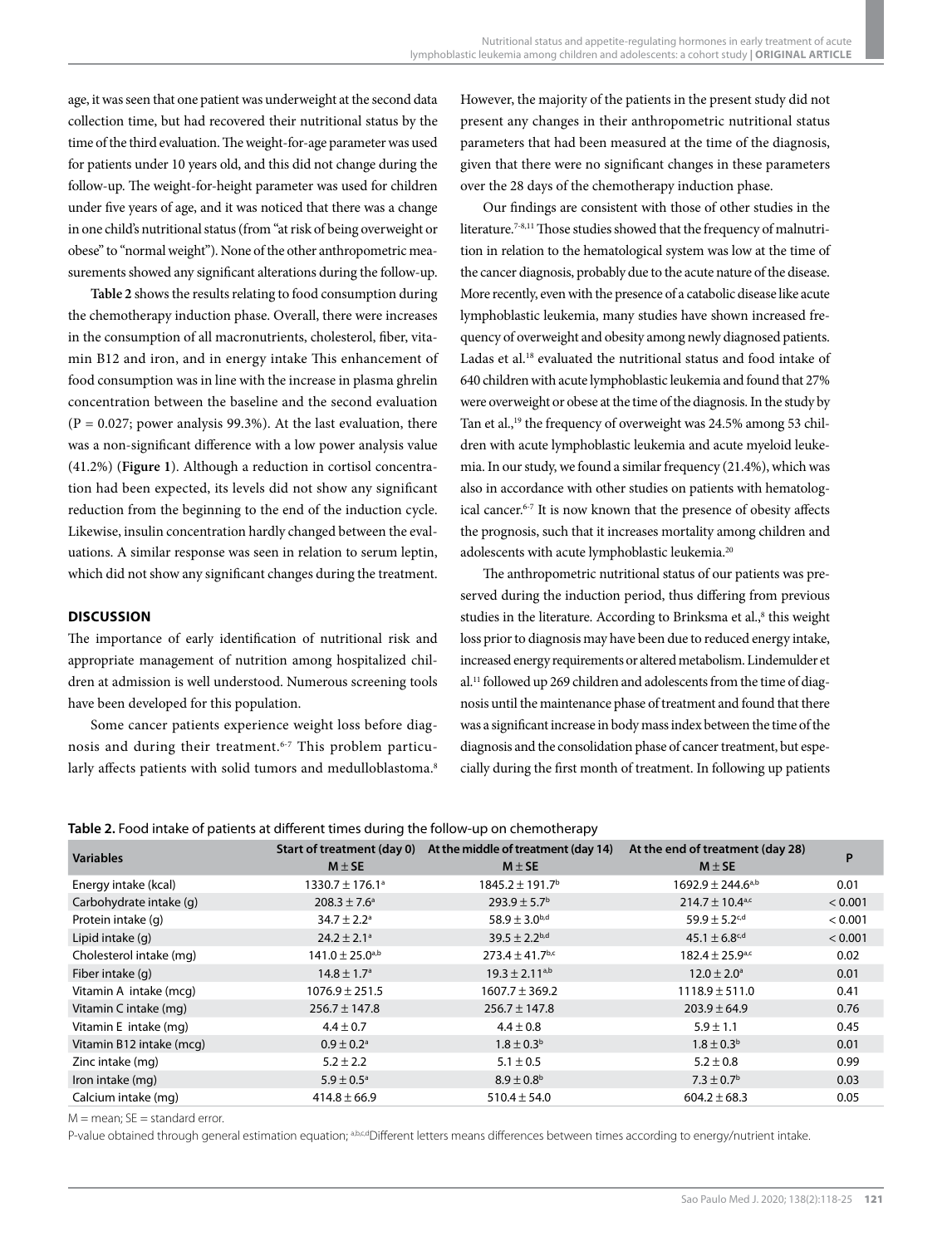with hematological cancer, Zareifar et al.<sup>9</sup> observed late changes in nutritional status, especially six months after treatment had started. These differences may have been due to the sample sizes in these studies and the different chemotherapy protocols used, with different doses of corticosteroids. They may also have been the result from increased energy intake combined with reduced physical activity.<sup>21</sup>

Epidemiological studies have frequently used body mass index to define obesity and explore its association with cancer risk and mortality.20 However, associations with other anthropometric markers are also important. Anthropometric measurements of fat reserves may be more sensitive to changes in nutritional status than body mass index.<sup>6,19,22-23</sup>

In the present study, it was found that most patients had an adequate body mass index in all the treatment phases, but half of them had low fat reserves, as measured using the triceps skinfold. Similar findings, with high frequency of body fat depletion ascertained through anthropometric techniques, were reported by Dávila et al.<sup>6</sup> and Ani.<sup>7</sup>

Even without significant alterations during the evaluation period, these indicators should not be underestimated, since they contribute towards assessing patients' body composition in the absence of more sophisticated techniques.24 The short follow-up time of the present study (28 days) was possibly not enough to reverse the changes in fat stores and muscle mass that were measured through anthropometric techniques.

Regarding the food consumption assessment, in which all food and drink consumed during three 24-hour evaluations was weighed and measured, this form of assessment was novel, to the best of our knowledge. It reduced the measurement errors that are usually seen in studies evaluating food intake and increased the accuracy of energy intake measurements, in addition to minimizing underreporting. However, it was difficult to compare the results from our study with other results because the data available have usually come from a 24-hour recall or a dietary diary, which are less accurate and more questionable. Moreover, it was difficult to draw uniform conclusions about the adequacy of dietary intake among childhood cancer patients because intake has been assessed at different time points and because different norms have been used.<sup>25</sup>

Energy intake in some studies has been assessed in relation to recommended daily allowances, whereas in other studies it has been compared with the energy intake of healthy controls. Only one cross-sectional study assessed energy intake against calculated individual requirements,<sup>26</sup> as done in the present study. In that study, the consumption of nutrients among children with hematological malignancies was similar to what was seen in the present study.

We did not use food adequacy data, given the large variation in the ages of the samples in previous studies. Some studies have used 80% of the recommended daily allowances as a cutoff value for determining intake adequacy,<sup>25</sup> but a better strategy would probably consist of comparing the intake of childhood cancer patients



**Figure 1.** Concentrations of appetite-regulating hormones at the different treatment times: start of treatment (day 0), in the middle of treatment (day 14) and at the end of treatment (day 28).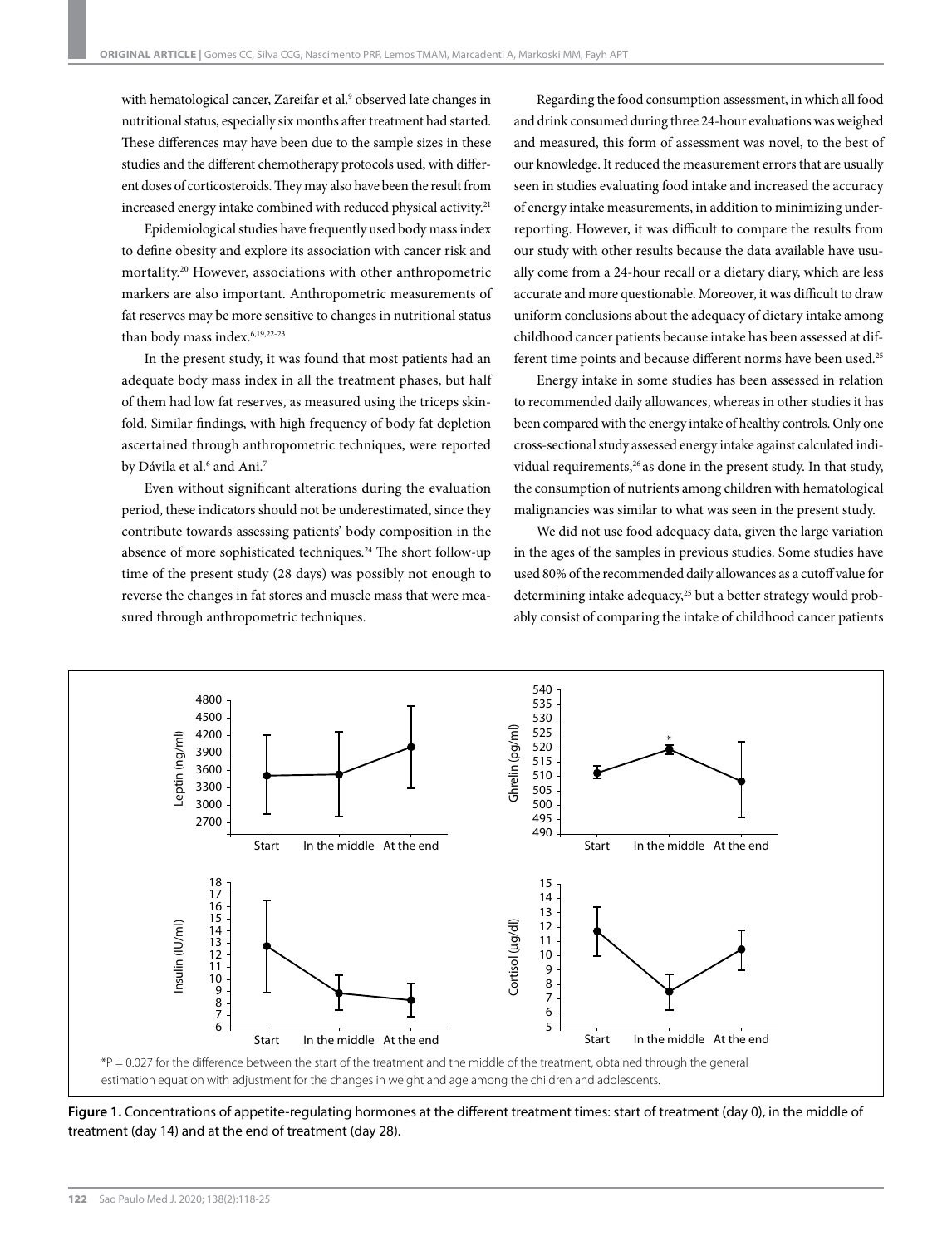with that of healthy controls. This may also constitute a limitation of the present study, because the food intake that was measured was not consumed in the children's own homes or in places where they were normally fed. Therefore, this does not represent their usual consumption, considering that these children might have had a dietary intake that differed from what was normal for them, given that they were being carefully watched. However, the consumption measurements were always made at the same place in the three evaluations, and the amounts and types of foods were the same, which will have improved the comparison between the evaluation times.

An increase in energy and macronutrient intake during the induction phase was observed in the present study, possibly because the children were stressed or lacking in appetite because of the time that elapsed before the chemotherapy started. This increase was also mentioned in another study that evaluated patients with cancer over a one-year period,<sup>25</sup> and also in an evaluation on the intake among children with acute lymphoblastic leukemia during the induction phase, compared with a healthy control group.<sup>21</sup>

In contrast with the amount of data in the literature regarding energy intake, there is a scarcity of data in the literature regarding protein requirements during childhood. Proteins are essential for growth and synthesis of lean body mass.22 Protein requirements are assumed to increase during illness, so as to compensate for muscle deterioration, which is caused by inflammation and inactivity.<sup>27</sup> Some studies (like the present study) have shown that protein intake among patients exceeds the daily recommendations after chemotherapy is started.<sup>25,28</sup> One possible reason for this increase in energy and protein intake after treatment is started might be the use of anabolic steroids, particularly glucocorticoids, which are characteristically administered to patients with acute lymphoblastic leukemia, given its anabolic nature.<sup>29</sup>

Ghrelin, leptin and insulin are hormones relating to food intake regulation and consequently to body weight control.30 Cortisol mobilizes energy, increases cerebral perfusion and glucose utilization and enhances cardiovascular function to help individuals adjust to real or perceived threats.<sup>31</sup> In the present study, we evaluated these hormones in addition to the eating behavior response among patients with acute lymphoblastic leukemia. Aside from the ghrelin levels (which significantly increased at the second assessment), no other statistical difference was observed. Changes to the levels of these hormones are associated with chronic exposure to diets with low caloric content,<sup>22</sup> which was not the case in the present study, in which patients were followed up for a relatively short period of time and showed adequate energy intake. For example, in the study by Adam et al.,<sup>32</sup> the fasting insulin levels significantly increased during the first year of chemotherapy. Another possible reason why no changes to the levels of these hormones were seen in the present study may have been the absence of energy restrictions among our population over this period.<sup>33</sup>

According to Mariani et al.,<sup>34</sup> use of chemotherapeutic agents can also result in modified leptin secretion over the long term, thus leading to increased plasma levels. However, the behavior of leptin reported in studies available in the literature has varied considerably. In the study by Park et al.,<sup>35</sup> children with pediatric cancer showed higher plasma leptin concentrations than those of healthy children, but lower plasma ghrelin levels. Acute leukemia-related inflammation and serum hyperlipidemia may suppress ghrelin at the time of diagnosing childhood acute lymphoblastic leukemia if the inflammatory indices are abnormal, i.e. when low-grade inflammation is present. A recent study from our group showed that children with acute lymphoblastic leukemia presented reduced inflammation and oxidative stress during the induction period.<sup>33</sup>

Moschovi et al.36 followed up nine pediatric acute lymphoblastic leukemia patients from diagnosis to the maintenance phase, and no significant decrease in leptin levels was observed in these patients. These discrepant results may have been due to the body weight changes and food consumption of these patients. The increased ghrelin levels observed in the present study , although small, coincide with the results from the study by Moschovi et al.,<sup>3</sup> in which nine patients with leukemia were evaluated and a notable increase in these hormone levels was observed after the eighth chemotherapy cycle. Increased ghrelin levels coincided with the increased food intake of the patients in the present study, and it can be suggested that a cause-effect mechanism may exist. However, few studies have evaluated ghrelin alterations during chemotherapy among acute lymphoblastic leukemia pediatric patients to help support this hypothesis. The small sample size of our study does not allow us to generalize the data, especially because of the low statistical power.

The strong point of the present study is that it included many variables relating to nutritional status (body composition, food consumption and biochemical parameters). Moreover, this study made it possible to follow up patients over a 24-hour period at three different times during the induction phase. Thus, food consumption could be evaluated through weighted recordings, and potential confounders were controlled for.

On the other hand, the types of patient evaluated in the present study are rare, even in large oncological institutions. Therefore, it is obvious that the patients in our study may have represented heterogeneous groups, and the small sample size reflects this. Hence, this is another limitation of our study: the small sample size had the consequence that it was unclear whether ethnic/racial diversity or cultural factors may have played a role in eating behavior.

Nonetheless, our study is one of the few prospective cohort studies describing the changes in nutritional status among pediatric patients with acute lymphoblastic leukemia. Although the sample size was small, the longitudinal design of the study, its low dropout rate and its results are useful for developing nutritional strategies to improve the outcomes among children with cancer.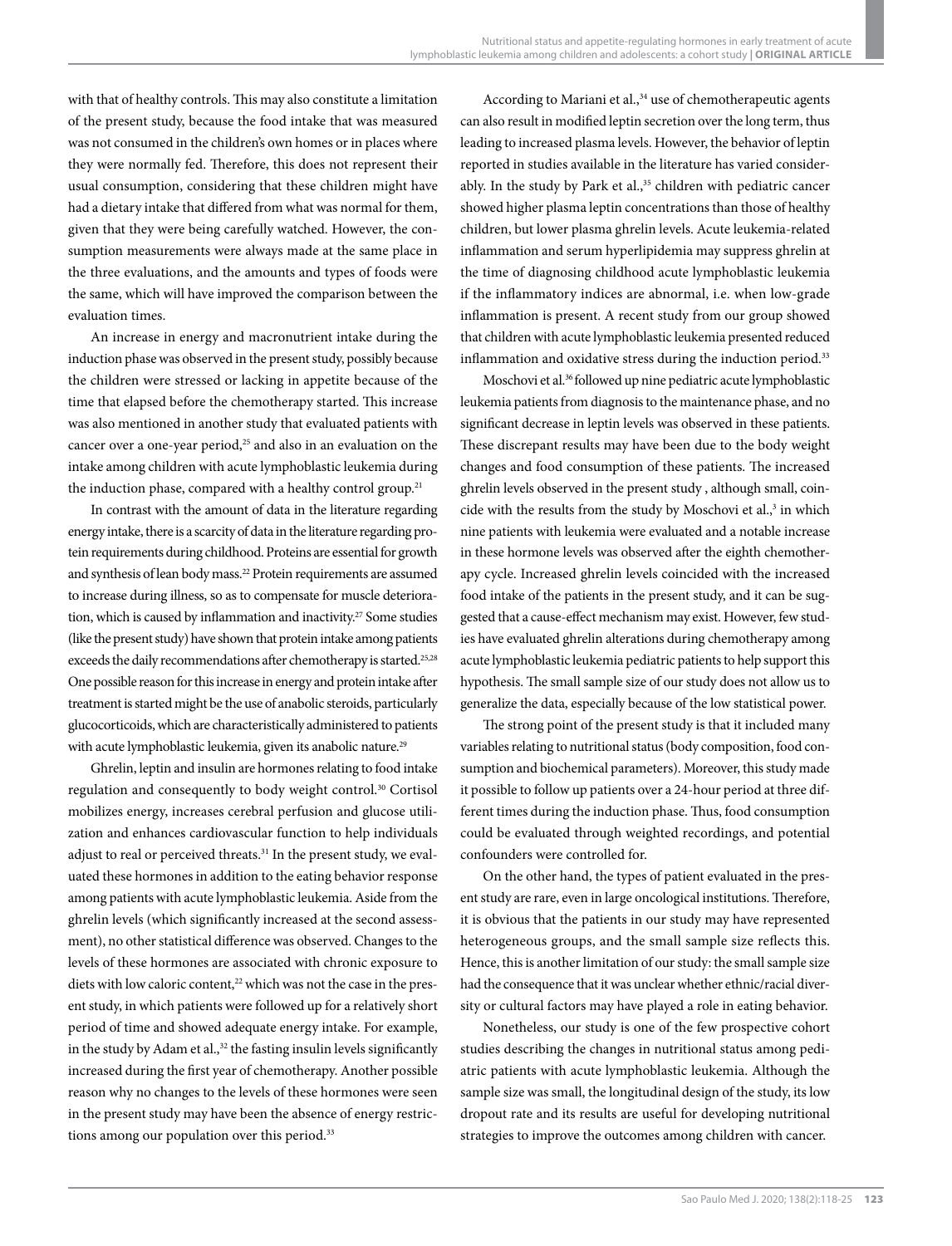#### **CONCLUSION**

Increases in food consumption and ghrelin concentration were observed during the induction period for treating acute lymphoblastic leukemia, but without recovering the patients' anthropometric status. Other appetite-regulating hormones did not undergo changes. Our initial hypothesis that the first treatment phase could have a negative impact on the patients' nutritional status was rejected. The relative improvement in dietary consumption may have been related to the hormonal response or to the pharmacological therapy for acute lymphoblastic leukemia. Further studies with a similar design but larger sample size should be conducted to confirm these results among acute lymphoblastic leukemia patients.

#### **REFERENCES**

- 1. Laviano A, Meguid MM, Inui A, Muscaritoli M, Rossi-Fanelli F. Therapy Insight : cancer anorexia – cachexia syndrome — when all you can eat is yourself. Nat Clin Pract Oncol. 2005;2(3):158-65. PMID: 16264909; doi: [10.1038/ncponc0112.](https://doi.org/10.1038/ncponc0112)
- 2. Rogers PC. Nutritional status as a prognostic indicator for pediatric malignancies. J Clin Oncol. 2014;32(13):1293-4. PMID: 24687820; doi: [10.1200/JCO.2014.55.0616.](https://doi.org/10.1200/JCO.2014.55.0616)
- 3. Moschovi M, Trimis G, Vounatsou M, et al. Serial plasma concentrations of PYY and ghrelin during chemotherapy in children with acute lymphoblastic leukemia. J Pediatr Hematol Oncol. 2008;30(10):733-7. PMID: 19011469; doi: [10.1097/](https://doi.org/10.1097/MPH.0b013e318179a1d8) [MPH.0b013e318179a1d8](https://doi.org/10.1097/MPH.0b013e318179a1d8).
- 4. Ladas EJ, Orjuela M, Stevenson K, et al. Dietary intake and childhood leukemia: The Diet and Acute Lymphoblastic Leukemia Treatment (DALLT) cohort study. Nutrition. 2016;32(10):1103-9. PMID: 27318855; doi: [10.1016/j.nut.2016.03.014](https://doi.org/10.1016/j.nut.2016.03.014).
- 5. Brinksma A, Huizinga G, Sulkers E, et al. Malnutrition in childhood cancer patients: a review on its prevalence and possible causes. Crit Rev Oncol Hematol. 2012;83(2):249-75. PMID: 22264939; doi: [10.1016/j.](https://doi.org/10.1016/j.critrevonc.2011.12.003) [critrevonc.2011.12.003.](https://doi.org/10.1016/j.critrevonc.2011.12.003)
- 6. Dávila-Rodríguez MI, Cerda-Flores RM, Martha I, et al. Indicadores nutricionales en niños con leucemia linfoblástica aguda. Rev Med Inst Mex Seguro Soc. 2010;48(6):639-44. Available from: [https://www.](https://www.medigraphic.com/pdfs/imss/im-2010/im106j.pdf) [medigraphic.com/pdfs/imss/im-2010/im106j.pdf.](https://www.medigraphic.com/pdfs/imss/im-2010/im106j.pdf) Accessed in 2019 (Aug 23).
- 7. Ani MAL. Nutritional status of acute childhood lymphoblast leukemia (ALL) pre & post induction chemotherapy. Iraqi J Comm Med. 2008;3:198- 203. Available from:<https://www.iasj.net/iasj?func=fulltext&aId=60623>. Accessed in 2019 (Aug 23).
- 8. Brinksma A, Roodbol PF, Sulkers E, et al. Weight and height in children newly diagnosed with cancer. Pediatr Blood Cancer. 2015;62(2):269-73. PMID: 25359660; doi: [10.1002/pbc.25301](https://doi.org/10.1002/pbc.25301).
- 9. Zareifar S, Shorafa S, Haghpanah S, Karamizadeh Z, Adelian R. Association of Serum Leptin Level with Obesity in Children with Acute

Lymphoblastic Leukemia. Iran J Ped Hematol Oncol. 2015;5(3):116-24. PMID: 26705449.

- 10. Hansen JA, Stancel HH, Klesges LM, et al. Eating behavior and BMI in adolescent survivors of brain tumor and acute lymphoblastic leukemia. J Pediatr Oncol Nurs. 2014;31(1):41-50. PMID: 24451908; doi: [10.1177/1043454213515548](https://doi.org/10.1177/1043454213515548).
- 11. Lindemulder SJ, Stork LC, Bostrom B, et al. Survivors of standard risk acute lymphoblastic leukemia do not have increased risk for overweight and obesity compared to non-cancer peers: a report from the Children's Oncology Group. Pediatr Blood Cancer. 2015;62(6):1035-41. PMID: 25663378; doi: [10.1002/pbc.25411.](https://doi.org/10.1002/pbc.25411)
- 12. Fayh APT, Bezerra ADL, Friedman R. Appetite hormones in children and adolescents with cancer: a systematic review of observational studies. Nutr Hosp. 2018;35(1):201-10. PMID: 29565170; doi: [10.20960/nh.1221](https://doi.org/10.20960/nh.1221).
- 13. Metayer C, Milne E, Clavel J, et al. The Childhood Leukemia International Consortium. Cancer Epidemiol. 2013;37(3):336-47. PMID: 23403126; doi: [10.1016/j.canep.2012.12.011](https://doi.org/10.1016/j.canep.2012.12.011).
- 14. WHO Multicentre Growth Reference Study Group. WHO child growth standards: length/height-for-age, weight-for-age, weight-for-length, weight-for-height and body mass index-for-age: methods and development. World Health Organ. 2006;1-336. Available from: [https://](https://apps.who.int/iris/handle/10665/43413) [apps.who.int/iris/handle/10665/43413.](https://apps.who.int/iris/handle/10665/43413) Accessed in 2019 (Oct 10).
- 15. Frisancho AR. Anthropometric Standards for the Assessment of Growth and Nutritional Status; Ann Arbor: University of Michigan Press; 1990.
- 16. NEPA. Tabela brasileira de composição de alimentos TACO. 4th edition. Campinas: NEPA – Unicamp; 2011. 161p. Available from: [http://www.](http://www.nepa.unicamp.br/taco/contar/taco_4_edicao_ampliada_e_revisada.pdf?arquivo=taco_4_versao_ampliada_e_revisada.pdf) [nepa.unicamp.br/taco/contar/taco\\_4\\_edicao\\_ampliada\\_e\\_revisada.](http://www.nepa.unicamp.br/taco/contar/taco_4_edicao_ampliada_e_revisada.pdf?arquivo=taco_4_versao_ampliada_e_revisada.pdf) [pdf?arquivo=taco\\_4\\_versao\\_ampliada\\_e\\_revisada.pdf.](http://www.nepa.unicamp.br/taco/contar/taco_4_edicao_ampliada_e_revisada.pdf?arquivo=taco_4_versao_ampliada_e_revisada.pdf) Accessed in 2019 (Aug 23).
- 17. Willett WC, Howe GR, Kushi LH. Adjustment for total energy intake in epidemiologic studies. Am J Clin Nutr. 1997;65(4):1220S-1228S. PMID: 994926; doi: [10.1093/ajcn/65.4.1220S](https://doi.org/10.1093/ajcn/65.4.1220S).
- 18. Ladas EJ, Orjuela M, Stevenson K, et al. Dietary intake and childhood leukemia: The Diet and Acute Lymphoblastic Leukemia Treatment (DALLT) cohort study. Nutrition. 2016;32(10):1103-9. PMID: 27318855; doi: [10.1016/j.nut.2016.03.014](https://doi.org/10.1016/j.nut.2016.03.014).
- 19. Tan SY, Poh BK, Nadrah MH, et al. Nutritional status and dietary intake of children with acute leukaemia during induction or consolidation chemotherapy. J Hum Nutr Diet. 2013;26(Suppl 1):23-33. PMID: 23701375; doi: [10.1111/jhn.12074.](https://onlinelibrary.wiley.com/doi/full/10.1111/jhn.12074)
- 20. Larsson SC, Wolk A. Overweight and obesity and incidence of leukemia : a meta-analysis of cohort studies. Int J Cancer. 2008;122(6):1418-21. PMID: 18027857; doi: [10.1002/ijc.23176](https://doi.org/10.1002/ijc.23176).
- 21. Jansen H, Postma A, Stolk RP, Kamps WA. Acute lymphoblastic leukemia and obesity: increased energy intake or decreased physical activity? Support Care Cancer. 2009;17(1):103-6. PMID: 18989711; doi: [10.1007/](https://doi.org/10.1007/s00520-008-0531-0) [s00520-008-0531-0.](https://doi.org/10.1007/s00520-008-0531-0)
- 22. Sala A, Rossi E, Antillon F, et al. Nutritional status at diagnosis is related to clinical outcomes in children and adolescents with cancer : a perspective